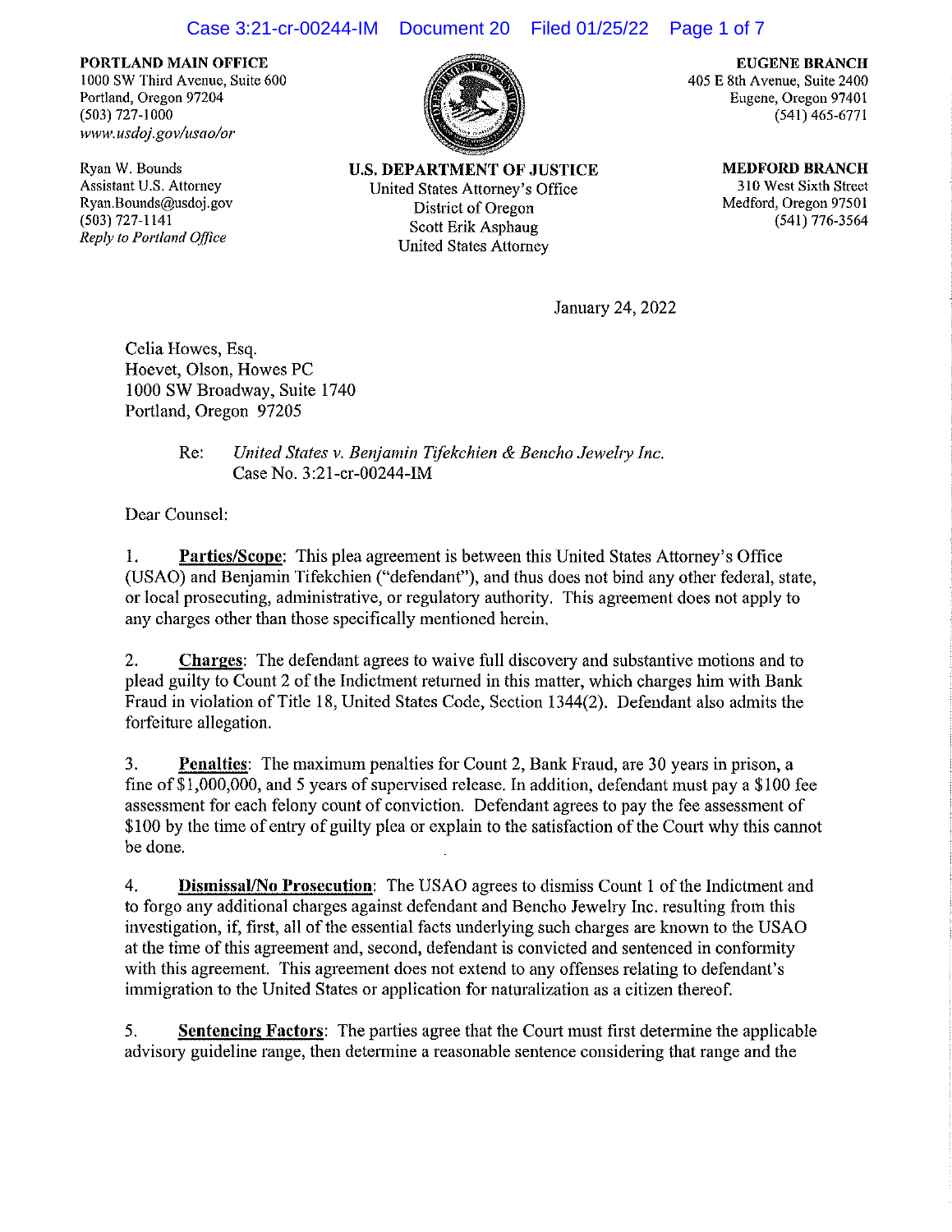Celia Howes, Esq. Page 2 January 24, 2022

factors listed in 18 U.S.C. § 3553(a). Where the parties agree that sentencing factors apply, such agreement constitutes sufficient proof to satisfy the applicable evidentiary standard.

6. **Elements of the Offense:** For defendant to be found guilty of Bank Fraud as alleged in Count 2 of the Indictment, the government must prove the following elements beyond a reasonable doubt:

- A. First, defendant knowingly devised a material plan or scheme to obtain money or property from Bank of America by false pretenses or representations;
- B. Second, defendant made statements or representations in furtherance of that scheme that he knew to be false;
- C. Third, the pretenses or representations were material; that is, they had a natural tendency to influence, or were capable of influencing, a financial institution to part with money or property;
- D. Fourth, defendant acted with the intent to defraud; and
- E. Fifth, Bank of America was, at that time, federally insured by the Federal Deposit Insurance Corporation ("FDIC").

The defendant stipulates that uncontested and admissible evidence of his relevant conduct as summarized in paragraph 7, *infra,* establishes each of the foregoing elements beyond any reasonable doubt.

7. **Factual Basis and Relevant Conduct:** Defendant stipulates that the following is a true and accurate summary of his offense conduct. He further agrees and avers that every statement herein is true and correct and that the government could prove every statement beyond a reasonable doubt at trial, including through evidence of these admissions.

- a) In May 2019, defendant incorporated Bencho Jewehy Inc. ("Bencho") in the State of Oregon and served as the company's sole owner and officer. Bencho never had any employees and never generated more than \$500 in revenue in any calendar year.
- b) After Congress passed the CARES Act in March 2020, defendant recognized an opportunity to procure—quickly and with limited scrutiny—COVID-relief loans guaranteed or issued by the United States Small Business Administration ("SBA") by submitting fraudulent loan applications on Bencho's behalf.
- c) Defendant applied for two Economic Injury Disaster Loans ("EIDLs") by submitting false and fraudulent applications to the SBA. In the first application, filed on April 3, 2020, defendant falsely claimed that Bencho had generated \$40,000 in revenue in the twelve months ending on January 31, 2020; in the second application, filed on August 4, 2020, defendant falsely claimed Bencho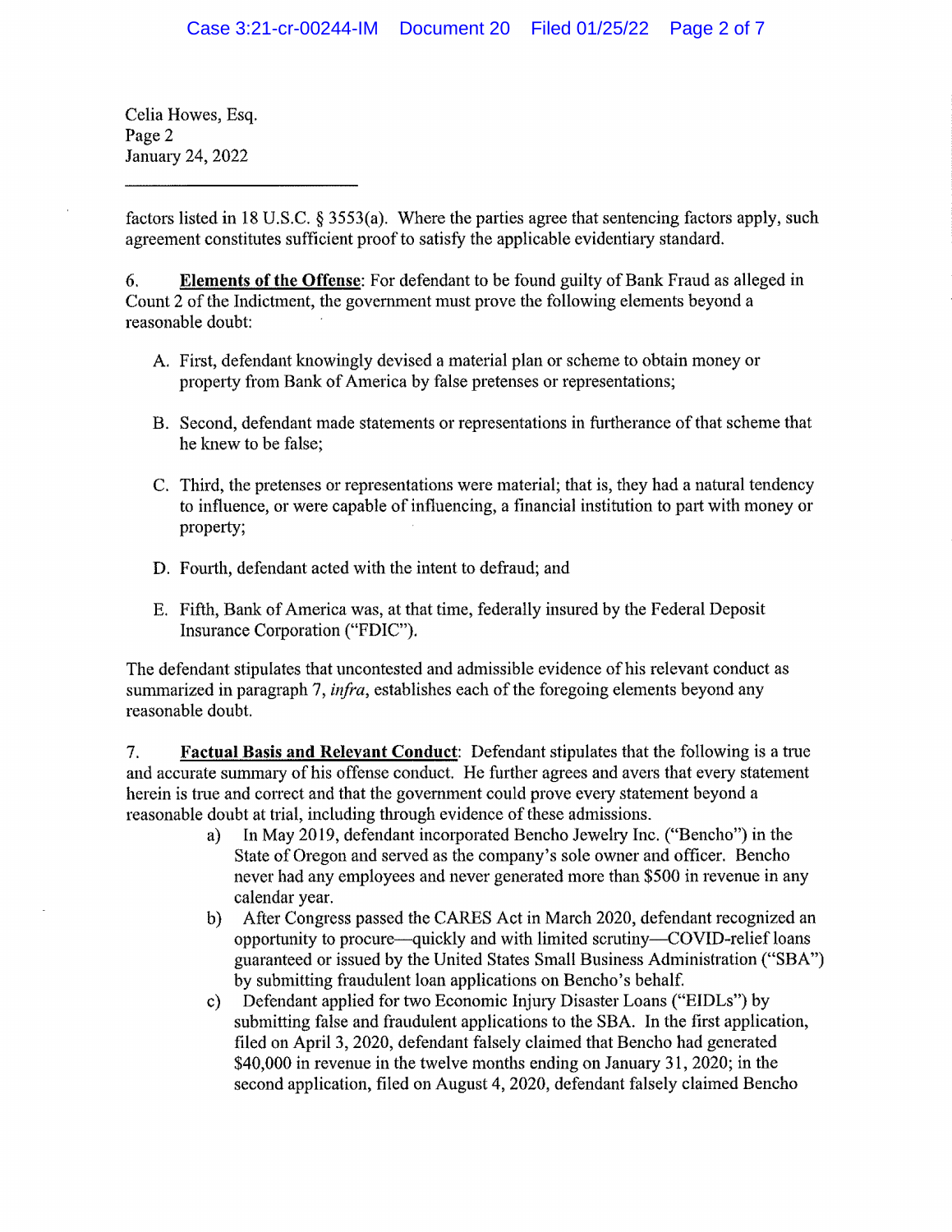Celia Howes, Esq. Page 3 January 24, 2022

> employed 12 people, had been operating for 20 years, and had generated revenues of \$758,544 in the twelve months ending on January 31, 2020. Neither of these applications was successful.

- d) Defendant had greater success with his application to Bank of America, an FDIC-insured institution, for a Paycheck Protection Program ("PPP") loan on June 9, 2020. In that application, defendant falsely claimed that Bencho employed 78 people and had an average monthly payroll of \$353,698. As a result of these fraudulent misrepresentations, Bank of America extended a PPP loan to Bencho in the amount of \$884,246. The SBA guaranteed the loan and paid Bank of America loan fees of \$26,527.35.
- e) Rather than use the PPP loan as required to pay Bencho personnel and to defray other business expenses, defendant used the proceeds to pay for gambling, vacations, and other personal expenses. Suspecting fraud, Bank of America froze the loan funds, but only after defendant had spent \$68,483.

The parties stipulate that the offense level applicable to Count 2 of the Indictment based on the foregoing relevant conduct is 21, pursuant to U.S.S.G. § 2B1.l(a)(l) (base offense level for bank fraud of seven), (b)(1)(H) (fourteen-level enhancement for loss exceeding \$550,000 but not more than \$1.5 million).

8. **Acceptance of Responsibility:** The defendant must demonstrate to the Court that defendant fully admits and accepts responsibility under U.S.S.G. § 3E1.1 for defendant's unlawful conduct in this case. If defendant does so, the USAO will recommend a three-level reduction in defendant's offense level. The USAO reserves the right to change this recommendation if defendant, between plea and sentencing, commits any criminal offense, again obstrncts or attempts to obstruct justice as explained in U.S.S.G. § 3Cl.l, or acts inconsistently with acceptance of responsibility as explained in U.S.S.G.  $\S$  3E1.1.

9. **Waiver of Discovery:** As a material term of this offer and agreement, defendant expressly accepts the USAO's offer to make available the evidence gathered in the investigation of this matter for on-site inspection and the USAO's production of limited discovery as of the date of this agreement in full satisfaction of the government's discovery obligations in this case. Defendant knowingly, intelligently, and voluntarily waives his rights to further production of evidence or information from the government, even though he may be entitled to such production pursuant to the Federal Rules of Criminal Procedure, the discovery orders of the Court, and any prior demands for discovery.

10. Recommendation of Two-Level Downward Variance and Low-End Sentence: In consideration of defendant's waiver of substantive motions, rights of appeal, collateral attack, and full discovery, his prompt acceptance of responsibility as described in paragraph 8, *supra*, and his compliance with all other terms of this agreement, the USAO will recommend a downward variance of two levels and a sentence at the low end of the resulting Guideline range. (The USAO estimates that defendant is at least in Criminal History Category I and thus that the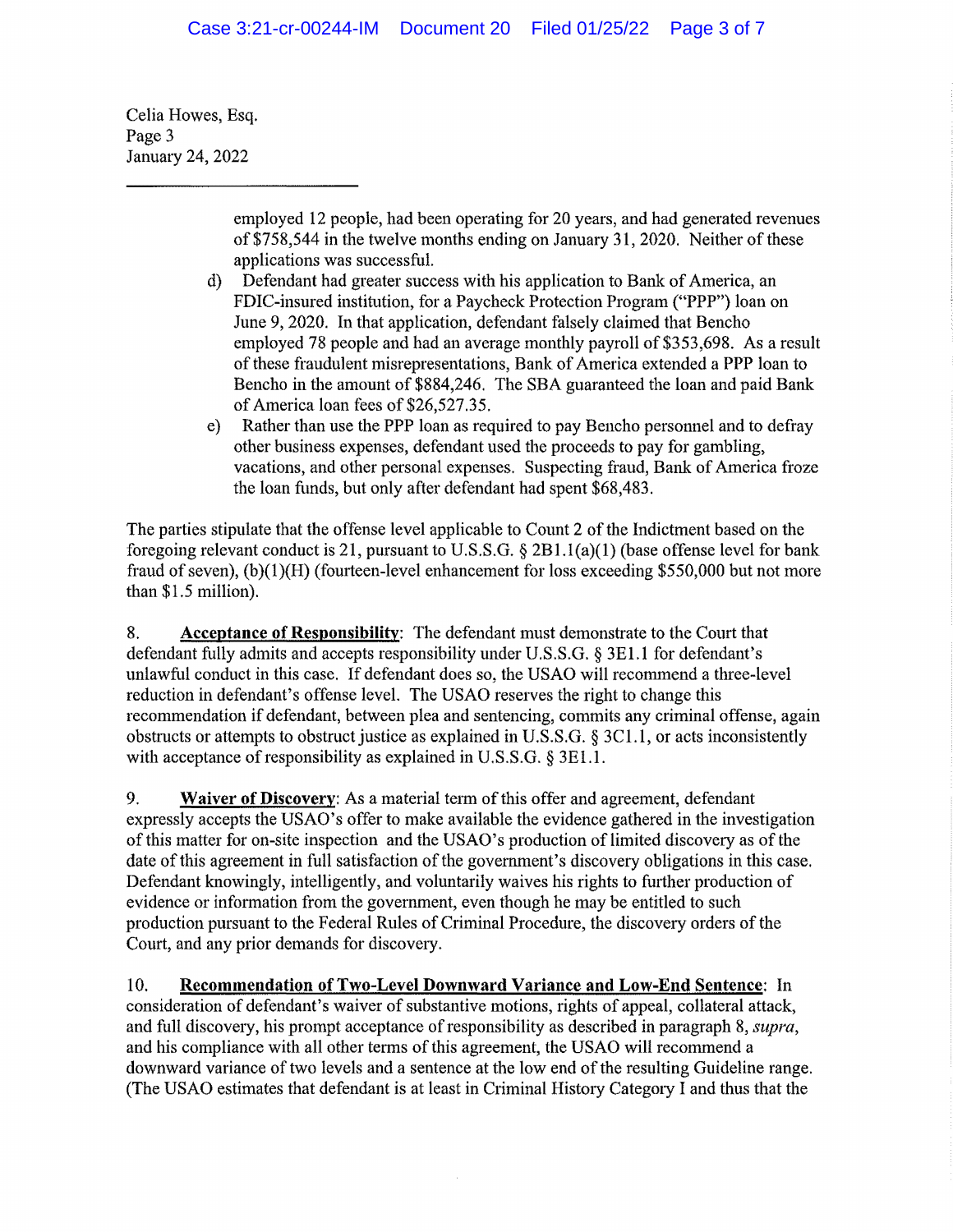Celia Howes, Esq. Page 4 Januaty 24, 2022

government's sentencing recommendation would be at least 21 months' imprisonment.) The USAO shall recommend defendant's period of incarceration be followed by five years' supervised release.

11. **Waiver of Appeal/Post-Conviction Relief:** Defendant knowingly and voluntarily waives the right to appeal from any aspect of the conviction and sentence on any grounds, except for a claim that: (1) the sentence imposed exceeds the statutory maximum, (2) the Court arrives at an advisory sentencing guideline range by applying an upward departure under the provisions of Guidelines Chapters 4 or SK, or (3) the Court exercises its discretion under 18 U.S.C. § 3553(a) to impose a sentence exceeding the advisory guideline sentencing range as determined by the Court at the time of sentencing without required notice to the parties. Should defendant seek an appeal despite this waiver, the USAO may take any position on any issue on appeal and may pursue any charges forgone pursuant to this agreement. Defendant also waives the right to file any collateral attack, including a motion under 28 U.S.C. § 2255, challenging any aspect of the conviction or sentence on any grounds, except on grounds of ineffective assistance of counsel, and except as provided in Fed. R. Crim. P. 33 and 18 U.S.C. § 3582(c)(2).

Defendant expressly agrees that these waivers shall remain effective if the USAO alters its sentencing recommendation consistent with the terms of this agreement or because defendant otherwise breaches this agreement.

12. **Court Not Bound:** The Court is not bound by the recommendations of the parties or of the presentence report (PSR) writer. Because this agreement is made under Rule  $11(c)(1)(B)$  of the Federal Rules of Criminal Procedure, defendant may not withdraw any guilty plea or rescind this plea agreement if the Court does not follow the agreements or recommendations of the parties.

13. **Full Disclosure/Reservation of Rights:** The USAO will fully inform the PSR writer and the Court of the facts and law related to defendant's case. Except as set forth in this agreement, the parties reserve all other rights to make sentencing recommendations and to respond to motions and arguments by the opposition.

14. **Payment of Full Restitution:** Defendant agrees to an order of full restitution to all victims of the offenses of conviction and his relevant conduct, including all victims of identity theft, pursuant to 18 U.S.C. §§ 3663 and 3663A. Defendant specifically agrees that the Court is required to and shall impose an order of restitution in an amount of not less than **\$910,773.35**  (with \$884,246 due to Bank of America and \$26,527.35 due to SBA).

Defendant expressly authorizes the USAO to obtain a credit report on defendant. Defendant agrees to provide waivers, consents, or releases requested by the USAO to access records to verify the financial information. Defendant also authorizes the USAO to inspect and copy all financial documents and information held by the U.S. Probation Office. The parties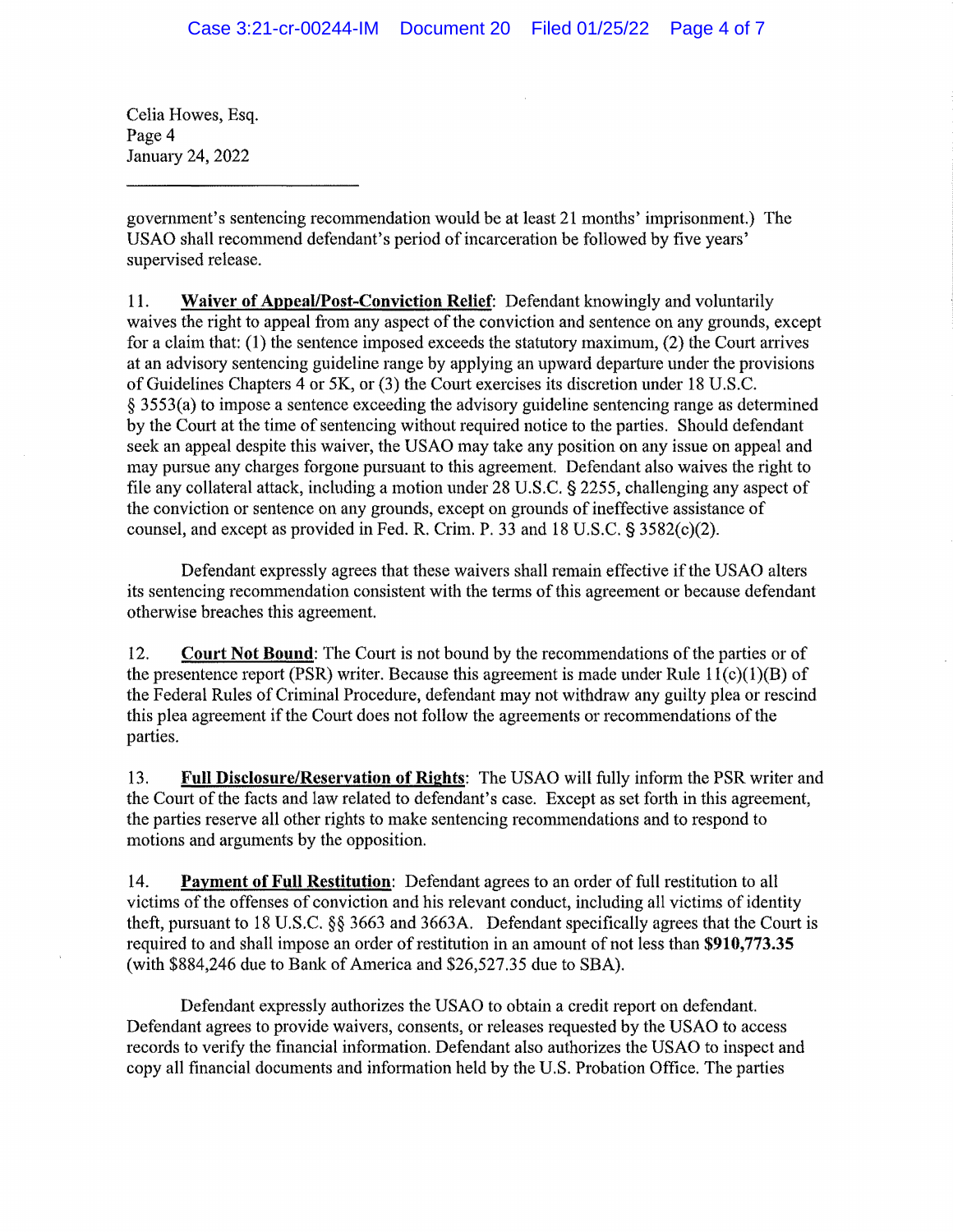Celia Howes, Esq. Page 5 January 24, 2022

agree that defendant's failure to timely and accurately complete and sign the Financial Disclosure Statement, and any update thereto, may, in addition to any other penalty or remedy, constitute defendant's failure to accept responsibility under USSG § 3El .1. Defendant agrees to submit to examination under oath and/or a polygraph examination by an examiner selected by the USAO, on the issue of defendant's financial disclosures and assets.

## **Transfer of Assets**

Defendant agrees to notify the Financial Litigation Unit of the USAO before defendant transfers any funds or interest in property (other than through recurring debt payments and ordinary business operations) with a value exceeding \$1,000 owned directly or indirectly, individually or jointly, by defendant, including any interest held or owned under any name, including trusts, partnerships, and corporations.

## **Restitution**

The Court shall order restitution to each victim in the full amount of each victim's losses as determined by the Court. Defendant agrees to pay restitution for all losses caused by defendant's relevant conduct, regardless of whether the Indictment alleges such conduct.

Defendant understands and agrees that the total amount of any monetary judgment that the Court orders defendant to pay will be due. Defendant further understands and agrees that pursuant to 18 U.S.C. § 3614, defendant may be resentenced to any sentence which might have originally been imposed if the court determines that defendant has knowingly and willfully refused to pay a fine or restitution as ordered or has failed to make sufficient bona fide efforts to pay a fine or restitution. Additionally, defendant understands and agrees that the government may enforce collection of any fine or restitution imposed in this case pursuant to 18 U.S.C. §§ 3572, 3613, and 3664(m), notwithstanding any initial or subsequently modified payment schedule set by the court. Defendant understands that any monetary debt defendant owes related to this matter may be included in the Treasury Offset Program to potentially offset defendant's federal retirement benefits, tax refunds, and other federal benefits.

Pursuant to 18 U.S.C. § 3612(b)(1)(F), defendant understands and agrees that until a fine or restitution order is paid in full, defendant must notify the USAO of any change in the mailing address or residence address within 30 days of the change. Further, pursuant to 18 U.S.C. § 3664(k), defendant shall notify the Court and the USAO of any material change in defendant's economic circumstances that might affect defendant's ability to pay restitution, including, but not limited to, new or changed employment, increases in income, inheritances, monetary gifts, or any other acquisition of assets or money.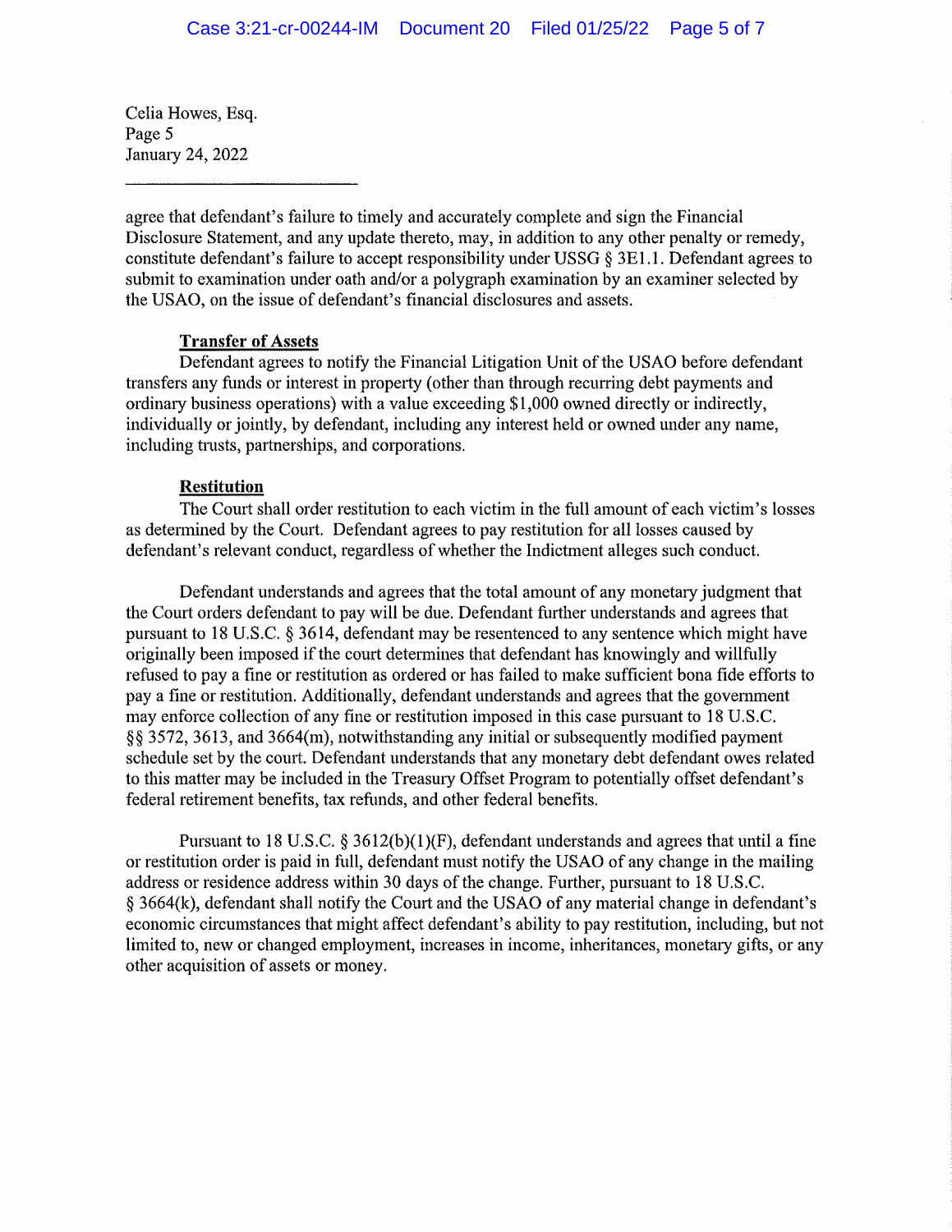Celia Howes, Esq. Page 6 January 24, 2022

15. **Seized Funds Remitted for Restitution:** The parties jointly agree and stipulate to entry forthwith of an order of restitution in the amount of  $$910,773.35$  (loan principal of \$884,246,00 plus SBA-paid lender fees of  $$26,527,35$ ). In lieu of forfeiture of up to  $$815,762.50$  seized from Bank of America pursuant to the warrant issued in matter number 3:22-mc-00064, the patties agree that the United States shall remit to the Clerk of the Court the seized amount in partial satisfaction of the aforementioned restitution order. Defendant hereby waives all right, title, and interest to the seized amount except insofar as it is credited toward his restitution obligation in this case.

16. **Breach of Plea Agreement:** If defendant breaches the terms of this agreement or commits any new criminal offenses between signing this agreement and sentencing, the USAO is relieved of its obligations under this agreement, but defendant may not withdraw any guilty plea or rescind his waivers of appeal and post-conviction relief, as described in paragraph 11, *supra.* 

If defendant believes that the government has breached the plea agreement, defendant must raise any such claim before the district comt, either prior to or at sentencing. If defendant fails to raise a breach claim in district court, defendant has waived any such claim and shall be precluded thereby from raising a breach claim for the first time on appeal.

17. **Memorialization of Agreement:** No promises, agreements, or conditions other than those set forth in this agreement will be effective unless memorialized in writing and signed by all parties listed below or confirmed on the record before the Comt. If defendant accepts this offer, please sign and attach the original of this letter to the Petition to Enter Plea.

(Continued on next page.)